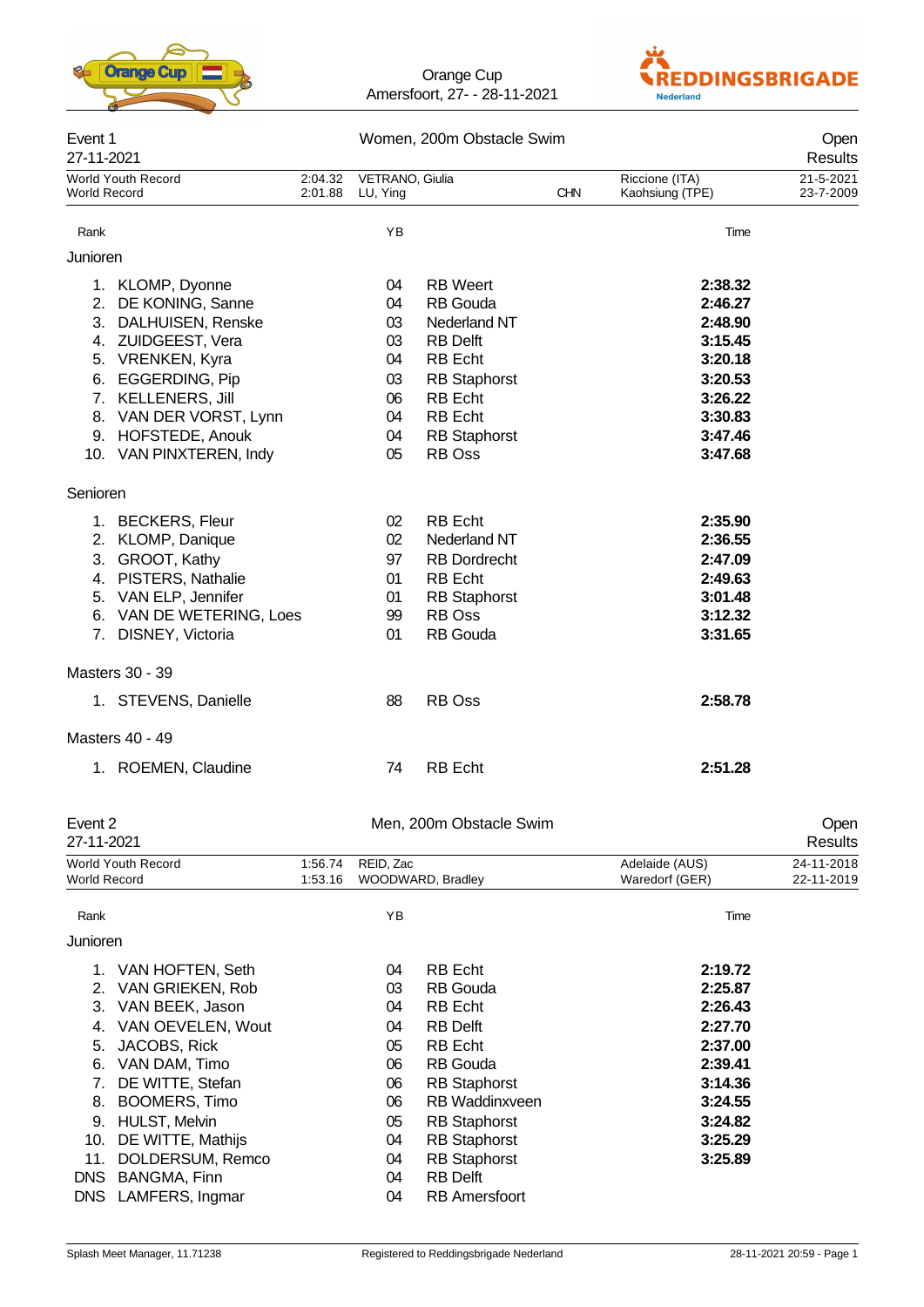

Senioren



# Event 2, Men, 200m Obstacle Swim

| 5.          | 1. BALSEN VERSTEEG, Tom<br>2. HOBUS, Iwan<br>3. BONGERS, Rick<br>4. MEERTEN, Jack<br>VAN DEN AKKER, Tom<br>6. VAN DEN AKKER, Bas<br>7. DE REUVER, Bas<br>8. BRINK, Guido<br>9. MEERTEN, John<br>10. HOBBEL, Kevin<br>11. VERSPAGEN, Harry | $00\,$<br>01<br>$00\,$<br>97<br>02<br>02<br>01<br>02<br>97<br>97<br>01 | <b>RB</b> Dordrecht<br><b>RB Heytse</b><br><b>RB Heytse</b><br><b>RB</b> Echt<br><b>RB</b> Echt<br><b>RB</b> Echt<br>RB Oss<br>RB Vlissingen<br><b>RB</b> Echt<br><b>RB</b> Echt<br><b>RB</b> Weert | 2:15.21<br>2:16.60<br>2:17.82<br>2:22.62<br>2:23.27<br>2:27.73<br>2:28.69<br>2:30.55<br>2:33.35<br>2:35.80<br>3:13.88 |
|-------------|-------------------------------------------------------------------------------------------------------------------------------------------------------------------------------------------------------------------------------------------|------------------------------------------------------------------------|-----------------------------------------------------------------------------------------------------------------------------------------------------------------------------------------------------|-----------------------------------------------------------------------------------------------------------------------|
|             | 12. VAN HOFF, Bjoern                                                                                                                                                                                                                      | 02                                                                     | <b>RB</b> Waddinxveen                                                                                                                                                                               | 3:14.44                                                                                                               |
|             | Masters 30 - 39                                                                                                                                                                                                                           |                                                                        |                                                                                                                                                                                                     |                                                                                                                       |
|             | 1. DEN HARTOG, Jan-Willem<br>2. VAN DE RIET, Stefan<br>DNS VAN DER HEIJDEN, Michiel<br>DNS DE VREEDE, Melvin<br>DNF STOPPELENBURG, Bart                                                                                                   | 86<br>84<br>86<br>85<br>85                                             | <b>RB</b> Amersfoort<br><b>RB Delft</b><br><b>RB Staphorst</b><br><b>RB Delft</b><br><b>RB Delft</b>                                                                                                | 2:41.51<br>2:44.31                                                                                                    |
|             | Masters 40 - 49                                                                                                                                                                                                                           |                                                                        |                                                                                                                                                                                                     |                                                                                                                       |
|             | 1. VAN DE GOOR, Guus<br>2. SHINN, Ryan                                                                                                                                                                                                    | 77<br>80                                                               | <b>RB</b> Echt<br><b>RB</b> Amersfoort                                                                                                                                                              | 2:48.68<br>4:02.23                                                                                                    |
| Masters 50+ |                                                                                                                                                                                                                                           |                                                                        |                                                                                                                                                                                                     |                                                                                                                       |
| 4.          | 1. ROEMEN, Sven<br>2. VAN DAALEN, Erik<br>3. IN 'T VELD, Marcel<br>PRAET, Piet                                                                                                                                                            | 70<br>65<br>69<br>56                                                   | <b>RB</b> Echt<br>RB Gouda<br><b>RB Dordrecht</b><br><b>RB</b> Dordrecht                                                                                                                            | 2:35.90<br>2:52.17<br>3:16.77<br>3:31.27                                                                              |

| Event 7<br>27-11-2021 |                       |         | Women, 100m Rescue Medley |                      |                |            |  |
|-----------------------|-----------------------|---------|---------------------------|----------------------|----------------|------------|--|
|                       | World Youth Record    | 1:10.21 | PALLISTER, Lani           |                      | Adelaide (AUS) | 28-11-2018 |  |
| <b>World Record</b>   |                       | 1:08.60 |                           | CRISTETTI, Francesca | Rome (ITA)     | 23-7-2021  |  |
| Rank                  |                       |         | YB                        |                      | Time           |            |  |
| Junioren              |                       |         |                           |                      |                |            |  |
|                       | <b>MENNEN, Fenne</b>  |         | 06                        | <b>RB Heytse</b>     | 1:34.16        |            |  |
| 2.                    | LONG, Calista         |         | 05                        | <b>RB</b> Echt       | 1:36.69        |            |  |
| 3.                    | <b>GERAATS, Lieke</b> |         | 06                        | <b>RB Heytse</b>     | 1:39.75        |            |  |
| 4.                    | JANSSEN, Vera         |         | 05                        | <b>RB</b> Echt       | 1:42.88        |            |  |
| 5.                    | EGGERDING, Pip        |         | 03                        | <b>RB</b> Staphorst  | 1:44.93        |            |  |
| 6.                    | HAASJES, Chakyra      |         | 04                        | <b>RB</b> Staphorst  | 1:47.51        |            |  |
| 7.                    | <b>GERAATS, Kim</b>   |         | 04                        | <b>RB Heytse</b>     | 1:50.74        |            |  |
| 8.                    | PERRIENS, Lianne      |         | 06                        | <b>RB</b> Echt       | 1:53.29        |            |  |
| 9.                    | BARBU, Julia          |         | 06                        | <b>RB</b> Dordrecht  | 1:56.93        |            |  |
| 10.                   | VAN PINXTEREN, Indy   |         | 05                        | RB Oss               | 2:24.91        |            |  |
| WDR.                  | NAUTA, Emma           |         | 06                        | RB Oss               |                |            |  |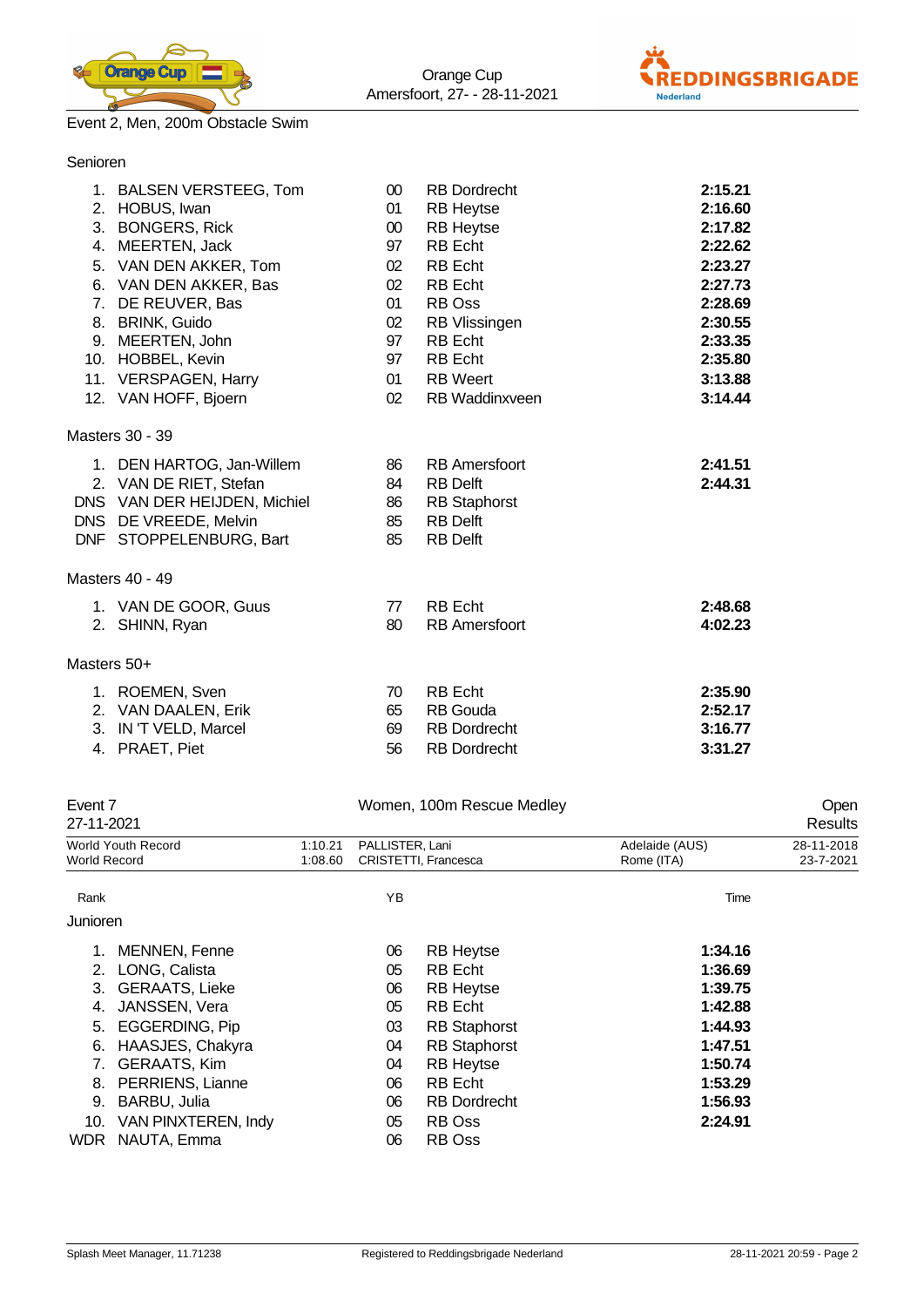



# Event 7, Women, 100m Rescue Medley

| Senioren              |                                                                                                                                                                                                                                                                                                  |                                                                  |                                                                                                                                                                                           |                                                                                                 |                       |
|-----------------------|--------------------------------------------------------------------------------------------------------------------------------------------------------------------------------------------------------------------------------------------------------------------------------------------------|------------------------------------------------------------------|-------------------------------------------------------------------------------------------------------------------------------------------------------------------------------------------|-------------------------------------------------------------------------------------------------|-----------------------|
|                       | 1. SENDEN, Chantal<br>2. BECKERS, Fleur<br>3. WOLFS, Sharon<br>4. VAN HAAREN, Renate<br>5. JETTEN, Maike<br>6. VAN ELP, Jennifer<br>7. VAN DE WETERING, Loes<br>8. HEIN, Nikki<br>DSQ BAKKER, Myrthe<br>22 - Surfacing after turning and before lifting the manikin.<br>DNS BOL, Melissa         | 93<br>02<br>$00\,$<br>92<br>02<br>01<br>99<br>02<br>$00\,$<br>01 | Nederland NT<br>RB Echt<br><b>RB</b> Echt<br><b>RB</b> Oss<br><b>RB</b> Echt<br><b>RB</b> Staphorst<br><b>RB</b> Oss<br><b>RB</b> Staphorst<br>Nederland NT<br><b>RB</b> Oss              | 1:16.59<br>1:24.90<br>1:28.89<br>1:41.23<br>1:41.47<br>1:41.65<br>1:43.62<br>1:45.25            |                       |
|                       | Masters 30 - 39                                                                                                                                                                                                                                                                                  |                                                                  |                                                                                                                                                                                           |                                                                                                 |                       |
|                       | 1. STEVENS, Danielle                                                                                                                                                                                                                                                                             | 88                                                               | <b>RB</b> Oss                                                                                                                                                                             | 1:50.79                                                                                         |                       |
| Masters 50+           |                                                                                                                                                                                                                                                                                                  |                                                                  |                                                                                                                                                                                           |                                                                                                 |                       |
|                       | 1. SIMONS, Marielle                                                                                                                                                                                                                                                                              | 71                                                               | <b>RB</b> Dordrecht                                                                                                                                                                       | 2:00.84                                                                                         |                       |
| Event 8<br>27-11-2021 |                                                                                                                                                                                                                                                                                                  |                                                                  | Men, 100m Rescue Medley                                                                                                                                                                   |                                                                                                 | Open<br>Results       |
| World Record          | World Youth Record                                                                                                                                                                                                                                                                               | LOCCHI, Simone<br>1:00.72<br>57.66                               | IPPOLITO, Francesco                                                                                                                                                                       | Riccione (ITA)<br>Lignano Sabbidoro (ITA)                                                       | 22-5-2021<br>1-2-2021 |
| Rank                  |                                                                                                                                                                                                                                                                                                  | YB                                                               |                                                                                                                                                                                           | Time                                                                                            |                       |
| Junioren              |                                                                                                                                                                                                                                                                                                  |                                                                  |                                                                                                                                                                                           |                                                                                                 |                       |
|                       | 1. KUIPHOF, Robin<br><b>Nederland Junioren Record</b>                                                                                                                                                                                                                                            | 03                                                               | <b>RB</b> Dordrecht                                                                                                                                                                       | 1:11.28                                                                                         |                       |
| 5.                    | 2. VAN HOFTEN, Seth<br>3. VAN OEVELEN, Wout<br>4. ROEMEN, Yves<br>JACOBS, Rick<br>6. WEEKERS, lan<br>7. JETTEN, David<br>8. BAKHUYZEN, Boaz<br>9. VAN HOFF, Joey<br>10. HULST, Melvin<br>DSQ HARKES, Nick<br>22 - Surfacing after turning and before lifting the manikin.<br>DNS LAMFERS, Ingmar | 04<br>04<br>06<br>05<br>04<br>04<br>05<br>05<br>05<br>05<br>04   | <b>RB</b> Echt<br><b>RB Delft</b><br>RB Echt<br><b>RB</b> Echt<br>RB Echt<br>RB Echt<br>RB Waddinxveen<br>RB Waddinxveen<br><b>RB</b> Staphorst<br>RB Waddinxveen<br><b>RB</b> Amersfoort | 1:12.01<br>1:24.81<br>1:25.41<br>1:26.91<br>1:31.76<br>1:33.27<br>1:42.70<br>1:51.86<br>1:57.26 |                       |
|                       |                                                                                                                                                                                                                                                                                                  |                                                                  |                                                                                                                                                                                           |                                                                                                 |                       |
| Senioren<br>5.        | 1. HOBUS, Iwan<br>2. BALSEN VERSTEEG, Tom<br>3. BONGERS, Rick<br>4. MEERTEN, Jack<br>DE REUVER, Tim<br>6. RUSSCHEN, Tom<br>7. VAN DEN AKKER, Tom<br>8. VAN DEN AKKER, Bas<br>9. BRINK, Guido                                                                                                     | 01<br>$00\,$<br>$00\,$<br>97<br>99<br>02<br>02<br>02<br>02       | <b>RB Heytse</b><br><b>RB</b> Dordrecht<br><b>RB Heytse</b><br><b>RB</b> Echt<br>RB Oss<br><b>RB Dordrecht</b><br><b>RB</b> Echt<br><b>RB</b> Echt<br><b>RB Vlissingen</b>                | 1:12.84<br>1:13.37<br>1:15.01<br>1:15.37<br>1:19.41<br>1:20.19<br>1:21.57<br>1:22.42<br>1:24.97 |                       |

10. VAN HOFF, Bjoern 02 RB Waddinxveen **1:42.74**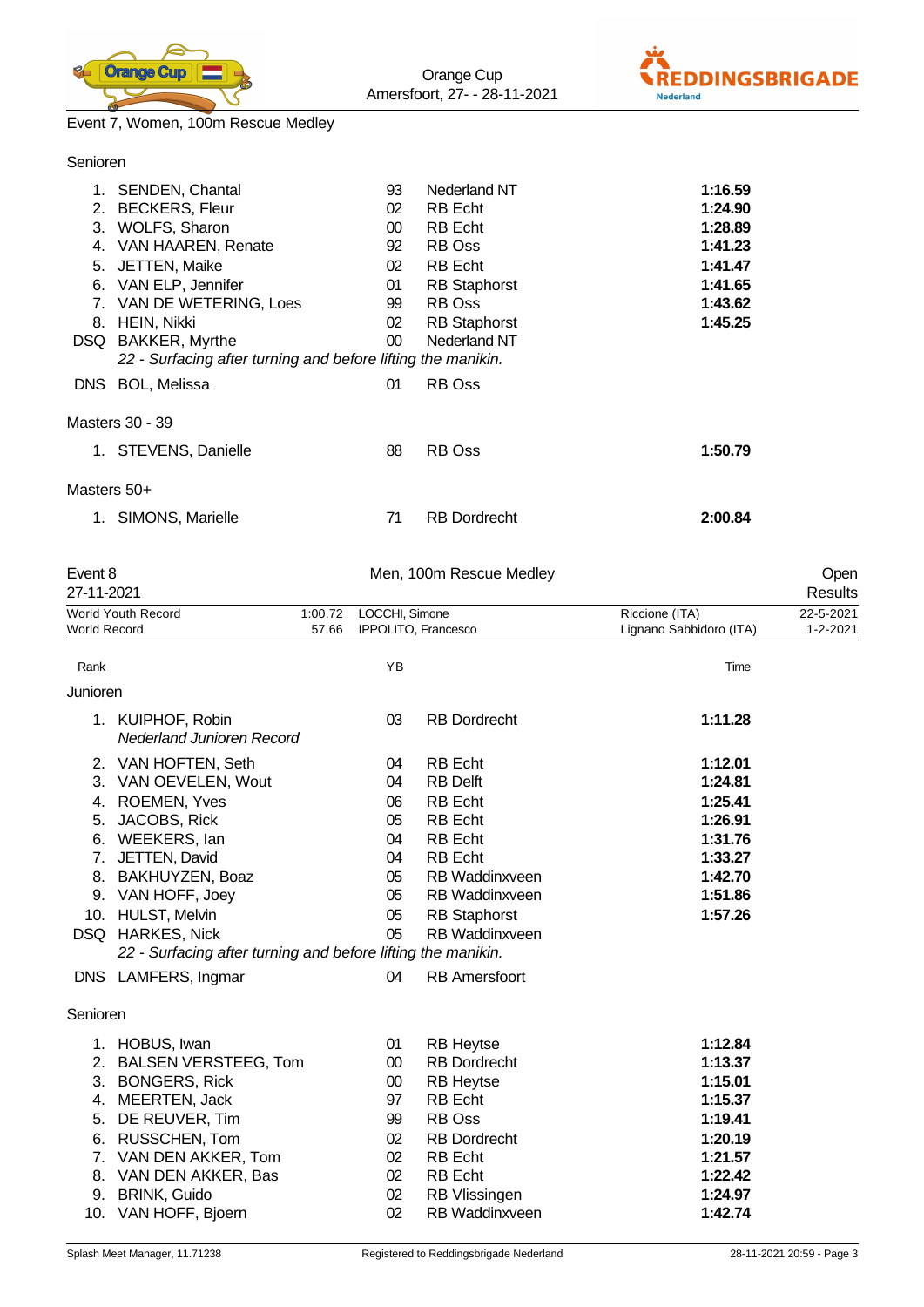

Orange Cup Amersfoort, 27- - 28-11-2021



Event 8, Men, 100m Rescue Medley, Senioren

| Rank        | 11. VERSPAGEN, Harry                                                         | ΥB<br>01       | <b>RB</b> Weert                                           | Time<br>1:43.59 |
|-------------|------------------------------------------------------------------------------|----------------|-----------------------------------------------------------|-----------------|
|             | Masters 30 - 39                                                              |                |                                                           |                 |
| 1.          | VAN DER HEIJDEN, Michiel<br>DNS DE VREEDE, Melvin<br>DNS STOPPELENBURG, Bart | 86<br>85<br>85 | <b>RB</b> Staphorst<br><b>RB</b> Delft<br><b>RB</b> Delft | 1:36.82         |
|             | Masters 40 - 49                                                              |                |                                                           |                 |
|             | 1. VAN DER MEER, Vincent                                                     | 79             | <b>RB</b> Delft                                           | 1:28.24         |
| Masters 50+ |                                                                              |                |                                                           |                 |
| 1.          | VAN DAALEN, Erik                                                             | 65             | <b>RB</b> Gouda                                           | 1:28.08         |

| Event 9<br>27-11-2021        |                           | Women, 100m Manikin Tow with Fins |    |                       |                             |           |  |
|------------------------------|---------------------------|-----------------------------------|----|-----------------------|-----------------------------|-----------|--|
| <b>World Record</b><br>55.40 |                           | VOLPINI, Federica                 |    | Riccione (ITA)        | 25-5-2019                   |           |  |
|                              | <b>World Youth Record</b> | 58.64                             |    | CABALLERO FUSET, Lola | Castellon de la Plana (ESP) | 13-9-2021 |  |
| Rank                         |                           |                                   | YB |                       | Time                        |           |  |
| Junioren                     |                           |                                   |    |                       |                             |           |  |
|                              | 1. DALHUISEN, Renske      |                                   | 03 | Nederland NT          | 1:10.85                     |           |  |
| 2.                           | KLOMP, Dyonne             |                                   | 04 | <b>RB</b> Weert       | 1:14.89                     |           |  |
| 3.                           | DE KONING, Sanne          |                                   | 04 | <b>RB</b> Gouda       | 1:15.17                     |           |  |
| 4.                           | JANSSEN, Vera             |                                   | 05 | <b>RB</b> Echt        | 1:15.69                     |           |  |
| 5.                           | BARBU, Julia              |                                   | 06 | <b>RB Dordrecht</b>   | 1:16.14                     |           |  |
| 6.                           | ZUIDGEEST, Vera           |                                   | 03 | <b>RB</b> Delft       | 1:16.26                     |           |  |
| 7.                           | PERRIENS, Lianne          |                                   | 06 | <b>RB</b> Echt        | 1:16.42                     |           |  |
| 8.                           | HAASJES, Chakyra          |                                   | 04 | <b>RB Staphorst</b>   | 1:22.24                     |           |  |
| 9.                           | LONG, Calista             |                                   | 05 | <b>RB</b> Echt        | 1:22.25                     |           |  |
| 10.                          | <b>GERAATS, Lieke</b>     |                                   | 06 | <b>RB Heytse</b>      | 1:22.68                     |           |  |
| 11.                          | VRENKEN, Kyra             |                                   | 04 | <b>RB</b> Echt        | 1:25.24                     |           |  |
| 12.                          | VAN DER VORST, Lynn       |                                   | 04 | <b>RB</b> Echt        | 1:25.45                     |           |  |
| 13.                          | <b>GERAATS, Kim</b>       |                                   | 04 | <b>RB Heytse</b>      | 1:33.82                     |           |  |
| 14.                          | NAUTA, Emma               |                                   | 06 | RB Oss                | 1:37.15                     |           |  |
| 15.                          | VAN PINXTEREN, Indy       |                                   | 05 | RB Oss                | 1:38.17                     |           |  |
| 16.                          | HOFSTEDE, Anouk           |                                   | 04 | <b>RB Staphorst</b>   | 1:38.60                     |           |  |
| 17.                          | <b>KELLENERS, Jill</b>    |                                   | 06 | RB Echt               | 1:42.81                     |           |  |
| 18.                          | EGGERDING, Pip            |                                   | 03 | <b>RB Staphorst</b>   | 1:47.97                     |           |  |
| DSQ.                         | MENNEN, Fenne             |                                   | 06 | <b>RB Heytse</b>      |                             |           |  |

*10 - Commencing a starting motion before the starting signal has been given.*

#### Senioren

| 1. RAS, Janneke       | 95 | Nederland NT        | 1:02.74 |
|-----------------------|----|---------------------|---------|
| 2. BAKKER, Myrthe     | 00 | <b>Nederland NT</b> | 1:05.62 |
| 3. WOLFS, Sharon      | 00 | <b>RB</b> Echt      | 1:08.75 |
| 4. KLOMP, Danique     | 02 | Nederland NT        | 1:09.52 |
| 5. GROOT, Kathy       | 97 | <b>RB</b> Dordrecht | 1:12.84 |
| 6. ARKESTEIJN, Rosa   | 02 | <b>RB</b> Dordrecht | 1:18.68 |
| 7. PISTERS, Nathalie  | 01 | <b>RB</b> Echt      | 1:19.99 |
| 8. VAN HAAREN, Renate | 92 | RB Oss              | 1:20.24 |
| 9. VAN ELP, Jennifer  | 01 | <b>RB</b> Staphorst | 1:20.91 |
| 10. HEIN, Nikki       | 02 | <b>RB</b> Staphorst | 1:21.43 |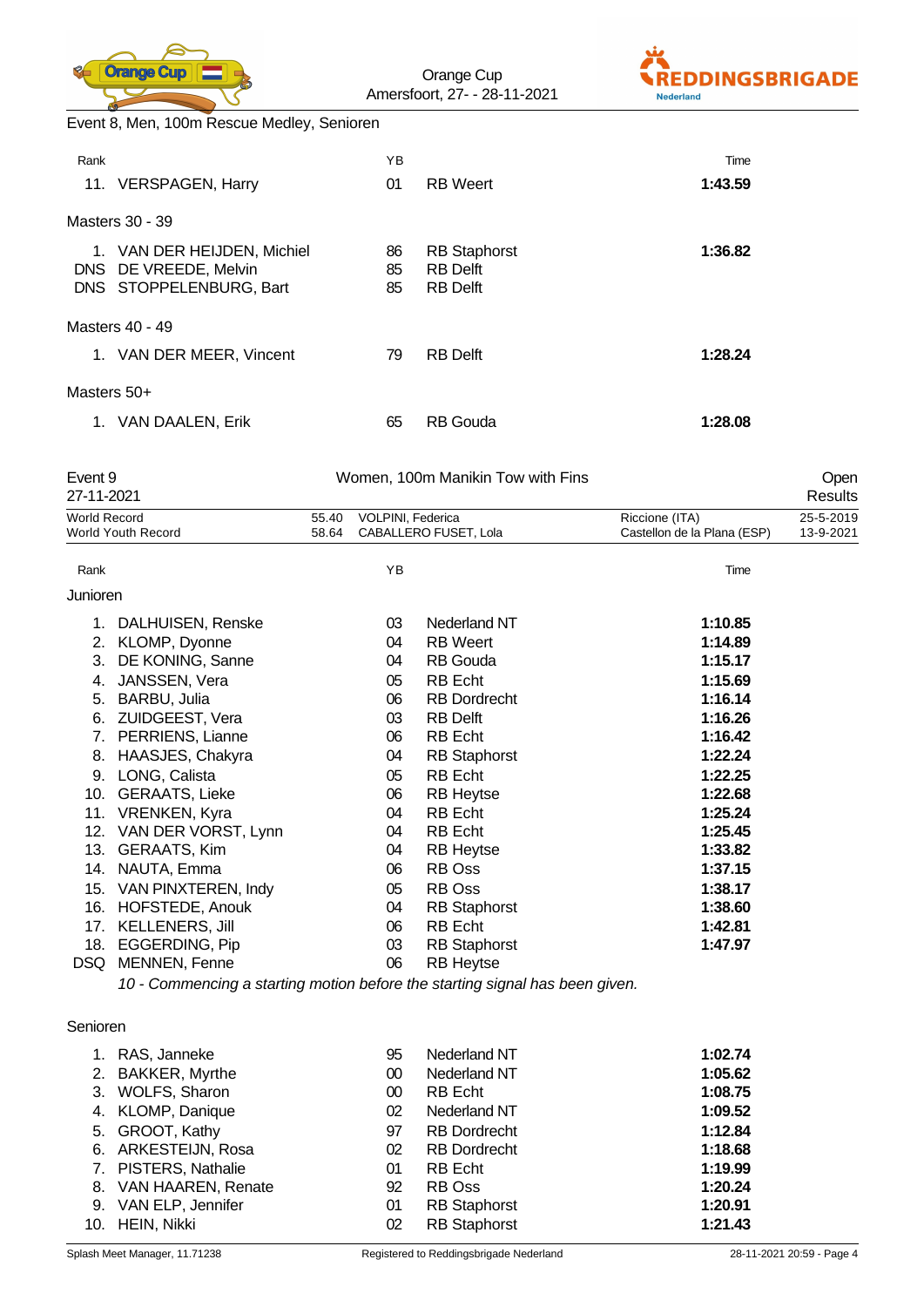

Orange Cup Amersfoort, 27- - 28-11-2021



Event 9, Women, 100m Manikin Tow with Fins, Senioren

| Rank        |                                                                       | ΥB             |                                                                                                   | Time               |
|-------------|-----------------------------------------------------------------------|----------------|---------------------------------------------------------------------------------------------------|--------------------|
| 12.<br>DSQ. | 11. VAN DE WETERING, Loes<br>DISNEY, Victoria<br><b>JETTEN, Maike</b> | 99<br>01<br>02 | RB Oss<br><b>RB</b> Gouda<br><b>RB</b> Echt                                                       | 1:22.58<br>1:26.48 |
|             |                                                                       |                | 35 - Not towing the manikin with the line of the rescue tube fully extended beyond the 10 m line. |                    |
| DNS .       | <b>BOL, Melissa</b>                                                   | 01             | <b>RB</b> Oss                                                                                     |                    |
|             | Masters 30 - 39                                                       |                |                                                                                                   |                    |
|             | 1. STEVENS, Danielle                                                  | 88             | RB Oss                                                                                            | 1:27.28            |
|             | Masters 40 - 49                                                       |                |                                                                                                   |                    |
|             | 1. ROEMEN, Claudine                                                   | 74             | <b>RB</b> Echt                                                                                    | 1:10.67            |
| Masters 50+ |                                                                       |                |                                                                                                   |                    |
|             | 1. SIMONS, Marielle                                                   | 71             | <b>RB</b> Dordrecht                                                                               | 1:25.86            |
| 2.          | VAN DE KOOIJ, Astrid                                                  | 64             | <b>RB</b> Dordrecht                                                                               | 1:32.51            |
| 3.          | CELIE, Wilna                                                          | 58             | <b>RB</b> Dordrecht                                                                               | 2:04.89            |
| 4.          | LAPU-OS, Lelanie                                                      | 67             | <b>RB</b> Dordrecht                                                                               | 2:19.76            |

| Event 10            |                                                                                                   | Men, 100m Manikin Tow with Fins |                                   |                       |            |                                  |                       |
|---------------------|---------------------------------------------------------------------------------------------------|---------------------------------|-----------------------------------|-----------------------|------------|----------------------------------|-----------------------|
| 27-11-2021          |                                                                                                   |                                 |                                   |                       | Results    |                                  |                       |
| <b>World Record</b> | <b>World Youth Record</b>                                                                         | 49.02<br>50.01                  | MUSSO, Jacopo<br>TURRADO, Alberto |                       | <b>GER</b> | Wroclaw (POL)<br>Torevieja (ESP) | 22-7-2017<br>8-5-2021 |
| Rank                |                                                                                                   |                                 | YB                                |                       |            | Time                             |                       |
| Junioren            |                                                                                                   |                                 |                                   |                       |            |                                  |                       |
|                     | 1. KUIPHOF, Robin                                                                                 |                                 | 03                                | <b>RB</b> Dordrecht   |            | 58.28                            |                       |
| 2.                  | VAN GRIEKEN, Rob                                                                                  |                                 | 03                                | <b>RB</b> Gouda       |            | 1:00.86                          |                       |
| 3.                  | VAN BEEK, Jason                                                                                   |                                 | 04                                | <b>RB</b> Echt        |            | 1:03.77                          |                       |
| 4.                  | <b>ROEMEN, Yves</b>                                                                               |                                 | 06                                | <b>RB</b> Echt        |            | 1:04.29                          |                       |
| 5.                  | VAN OEVELEN, Wout                                                                                 |                                 | 04                                | <b>RB</b> Delft       |            | 1:09.81                          |                       |
| 6.                  | JETTEN, David                                                                                     |                                 | 04                                | <b>RB</b> Echt        |            | 1:11.11                          |                       |
| 7.                  | JACOBS, Rick                                                                                      |                                 | 05                                | <b>RB</b> Echt        |            | 1:11.41                          |                       |
| 8.                  | <b>BOOMERS, Timo</b>                                                                              |                                 | 06                                | <b>RB</b> Waddinxveen |            | 1:17.27                          |                       |
| 9.                  | <b>HARKES, Nick</b>                                                                               |                                 | 05                                | <b>RB</b> Waddinxveen |            | 1:18.85                          |                       |
| 10.                 | WEEKERS, lan                                                                                      |                                 | 04                                | <b>RB</b> Echt        |            | 1:20.36                          |                       |
| 11.                 | BAKHUYZEN, Boaz                                                                                   |                                 | 05                                | <b>RB</b> Waddinxveen |            | 1:21.37                          |                       |
| 12.                 | DE WITTE, Mathijs                                                                                 |                                 | 04                                | <b>RB Staphorst</b>   |            | 1:23.60                          |                       |
| 13.                 | DE WITTE, Stefan                                                                                  |                                 | 06                                | <b>RB Staphorst</b>   |            | 1:23.70                          |                       |
| 14.                 | DOLDERSUM, Remco                                                                                  |                                 | 04                                | <b>RB Staphorst</b>   |            | 1:23.86                          |                       |
| 15.                 | VAN HOFF, Joey                                                                                    |                                 | 05                                | <b>RB</b> Waddinxveen |            | 1:33.29                          |                       |
| 16.                 | <b>HULST, Melvin</b>                                                                              |                                 | 05                                | <b>RB Staphorst</b>   |            | 1:43.77                          |                       |
| DSQ.                | VAN DAM, Timo                                                                                     |                                 | 06                                | <b>RB</b> Gouda       |            |                                  |                       |
|                     | 35 - Not towing the manikin with the line of the rescue tube fully extended beyond the 10 m line. |                                 |                                   |                       |            |                                  |                       |
|                     | DNS LAMFERS, Ingmar                                                                               |                                 | 04                                | <b>RB</b> Amersfoort  |            |                                  |                       |
| <b>DNF</b>          | BANGMA, Finn                                                                                      |                                 | 04                                | <b>RB Delft</b>       |            |                                  |                       |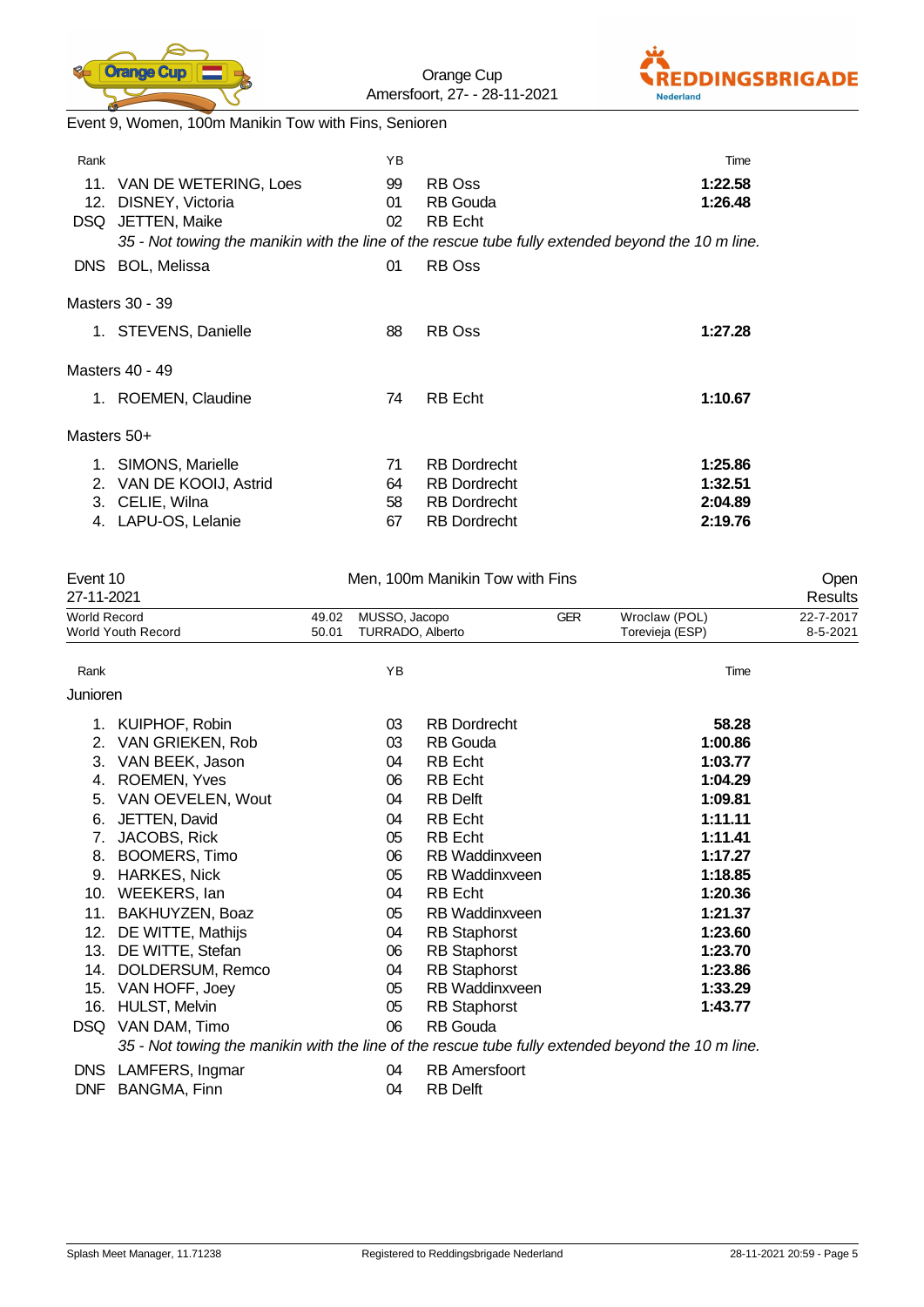



#### Event 10, Men, 100m Manikin Tow with Fins

| Senioren    |                             |                 |                       |         |
|-------------|-----------------------------|-----------------|-----------------------|---------|
|             | 1. STOETZER, Roelof         | 97              | <b>RB</b> Gouda       | 52.33   |
|             | 2. MEERTEN, Jack            | 97              | <b>RB</b> Echt        | 58.82   |
|             | 3. HOBBEL, Kevin            | 97              | <b>RB</b> Echt        | 1:03.34 |
|             | 4. MEERTEN, John            | 97              | <b>RB</b> Echt        | 1:03.45 |
|             | 5. DE REUVER, Bas           | 01              | RB Oss                | 1:04.17 |
|             | 6. RUSSCHEN, Tom            | 02              | <b>RB</b> Dordrecht   | 1:04.96 |
| 7.          | <b>MEERTEN, Luuk</b>        | 99              | <b>RB</b> Echt        | 1:06.69 |
| 8.          | <b>BRINK, Guido</b>         | 02              | RB Vlissingen         | 1:08.57 |
|             | 9. VERHOEF, Jop             | 02              | <b>RB</b> Dordrecht   | 1:08.91 |
|             | 10. DE REUVER, Tim          | 99              | RB Oss                | 1:09.18 |
|             | 11. VAN DEN AKKER, Tom      | 02              | <b>RB</b> Echt        | 1:11.06 |
|             | 12. VAN HOFF, Bjoern        | 02 <sub>2</sub> | <b>RB Waddinxveen</b> | 1:17.28 |
|             | 13. VERSPAGEN, Harry        | 01              | <b>RB</b> Weert       | 1:28.76 |
|             | Masters 30 - 39             |                 |                       |         |
|             | 1. VAN DE RIET, Stefan      | 84              | <b>RB Delft</b>       | 1:10.79 |
|             | 2. DEN HARTOG, Jan-Willem   | 86              | <b>RB</b> Amersfoort  | 1:10.92 |
|             | 3. VAN DER HEIJDEN, Michiel | 86              | <b>RB</b> Staphorst   | 1:16.76 |
|             | 4. STEENSTRA, Idwer         | 85              | <b>RB</b> Amersfoort  | 1:18.11 |
|             | DNF STOPPELENBURG, Bart     | 85              | <b>RB Delft</b>       |         |
|             | Masters 40 - 49             |                 |                       |         |
|             | 1. VAN DE GOOR, Guus        | 77              | <b>RB</b> Echt        | 1:09.38 |
|             | 2. VAN DER MEER, Vincent    | 79              | <b>RB</b> Delft       | 1:12.47 |
|             | DNF SHINN, Ryan             | 80              | <b>RB</b> Amersfoort  |         |
| Masters 50+ |                             |                 |                       |         |
|             | 1. ROEMEN, Sven             | 70              | <b>RB</b> Echt        | 1:04.01 |
| 2.          | IN 'T VELD, Marcel          | 69              | <b>RB</b> Dordrecht   | 1:16.96 |
| 3.          | PRAET, Piet                 | 56              | <b>RB Dordrecht</b>   | 1:19.77 |
|             |                             |                 |                       |         |

DSQ VAN DAALEN, Erik 65 RB Gouda *35 - Not towing the manikin with the line of the rescue tube fully extended beyond the 10 m line.*

| Event 13     |                           |         |                   | Women, 200m Super Lifesaver |            |                 |            |  |
|--------------|---------------------------|---------|-------------------|-----------------------------|------------|-----------------|------------|--|
| 28-11-2021   |                           |         |                   |                             |            | <b>Results</b>  |            |  |
|              | <b>World Youth Record</b> | 2:22.32 | PALLISTER, Lani   |                             |            | Warendorf (GER) | 23-11-2019 |  |
| World Record |                           | 2:18.81 | LANZILOTTI, Paola |                             | <b>ITA</b> | Rome (ITA)      | 25-7-2021  |  |
| Rank         |                           |         | ΥB                |                             |            | Time            |            |  |
| Junioren     |                           |         |                   |                             |            |                 |            |  |
|              | KLOMP, Dyonne             |         | 04                | <b>RB</b> Weert             |            | 3:01.16         |            |  |
| 2.           | DE KONING, Sanne          |         | 04                | <b>RB</b> Gouda             |            | 3:01.44         |            |  |
| 3.           | DALHUISEN, Renske         |         | 03                | Nederland NT                |            | 3:04.86         |            |  |
| 4.           | JANSSEN, Vera             |         | 05                | <b>RB</b> Echt              |            | 3:10.13         |            |  |
| 5.           | <b>GERAATS, Lieke</b>     |         | 06                | <b>RB Heytse</b>            |            | 3:11.82         |            |  |
| 6.           | <b>MENNEN, Fenne</b>      |         | 06                | <b>RB Heytse</b>            |            | 3:15.44         |            |  |
| 7.           | VAN GELLEKOM, Lotte       |         | 03                | RB Echt                     |            | 3:16.56         |            |  |
| 8.           | LONG, Calista             |         | 05                | <b>RB</b> Echt              |            | 3:19.17         |            |  |
| 9.           | BARBU, Julia              |         | 06                | <b>RB</b> Dordrecht         |            | 3:24.34         |            |  |
| 10.          | <b>ZUIDGEEST, Vera</b>    |         | 03                | <b>RB</b> Delft             |            | 3:25.24         |            |  |
| 11.          | <b>KELLENERS, Jill</b>    |         | 06                | <b>RB</b> Echt              |            | 3:37.80         |            |  |
| 12.          | <b>VRENKEN, Kyra</b>      |         | 04                | <b>RB</b> Echt              |            | 3:40.68         |            |  |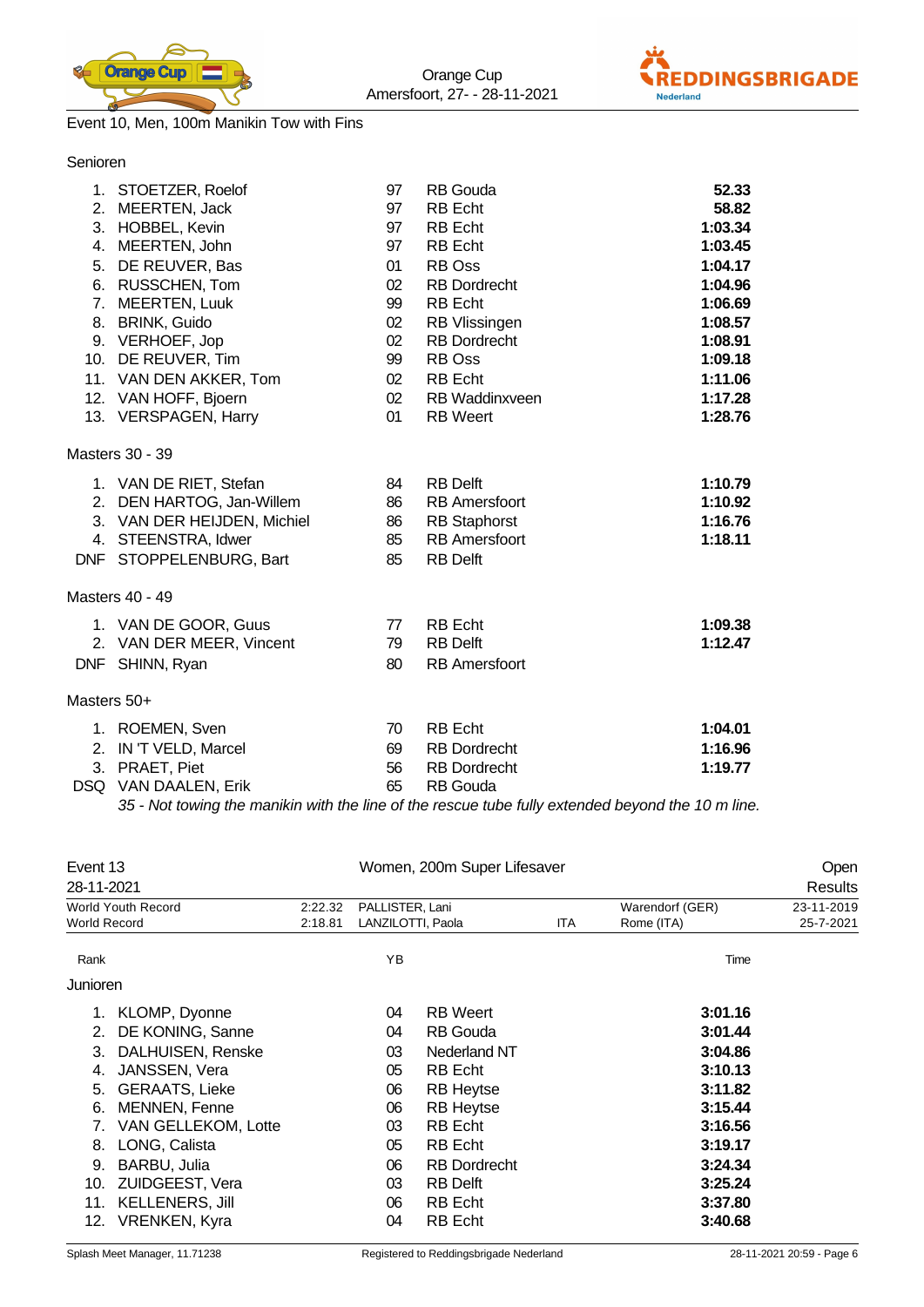

Orange Cup



Amersfoort, 27- - 28-11-2021 Event 13, Women, 200m Super Lifesaver, Junioren Rank **Time** and the contract of the Contract of the Contract of the Contract of the Contract of the Contract of the Contract of the Contract of the Contract of the Contract of the Contract of the Contract of the Contract o 13. PERRIENS, Lianne 06 RB Echt **3:42.31** 14. VAN DER VORST, Lynn 04 RB Echt **4:02.71** DSQ HACKEN, Anouk 04 RB Boxtel *32 - Not securing the rescue tube around the manikin within the 10 m pick-up zone (judged at the top of the manikin's head).* DNS GERAATS, Kim 04 RB Heytse Senioren 1. RAS, Janneke 95 Nederland NT **2:45.33** 2. WOLFS, Sharon 00 RB Echt **2:55.91** 3. GROOT, Kathy 97 RB Dordrecht **2:56.72** 4. KLOMP, Danique 02 Nederland NT **2:58.24** 5. ARKESTEIJN, Rosa 02 RB Dordrecht **3:13.93** 6. PISTERS, Nathalie 01 RB Echt **3:15.48** 7. JETTEN, Maike 02 RB Echt **3:18.75** 8. VAN HAAREN, Renate 92 RB Oss **3:20.69** 9. VAN HILLO, Michelle 00 RB Boxtel **3:38.90** DNF BRINK, Celine 00 RB Dordrecht Masters 30 - 39 1. STEVENS, Danielle 88 RB Oss **3:19.32** Masters 40 - 49 DNF ROEMEN, Claudine 74 RB Echt Masters 50+ 1. VAN DE KOOIJ, Astrid 64 RB Dordrecht **4:04.66** Event 14 Men, 200m Super Lifesaver Open 28-11-2021 Results World Record 2:04.33 GILARDI, Federico Milano (ITA) 23-4-2017 Rank **Rank** Time **The Community of the Community Community Proposal Community Proposal Community Community Community Community Community Community Community Community Community Community Community Community Community Commu** Junioren 1. KUIPHOF, Robin 03 RB Dordrecht **2:23.84** 2. VAN BEEK, Jason 04 RB Echt **2:35.83** 3. JACOBS, Rick 05 RB Echt **2:49.23** 4. ROEMEN, Yves 06 RB Echt **2:51.72** 5. VAN DAM, Timo 06 RB Gouda **3:01.78** 6. WEEKERS, Ian 04 RB Echt **3:16.38** 7. BAKHUYZEN, Boaz 05 RB Waddinxveen **3:24.80** 8. HARKES, Nick 05 RB Waddinxveen **3:25.13** 9. BOOMERS, Timo 06 RB Waddinxveen **3:41.61** 10. VAN HOFF, Joey 05 RB Waddinxveen **3:50.78** 11. VAN HORSSEN, Jaap 05 RB Tilburg '98 **4:50.31** DNS JETTEN, David 04 RB Echt DNS NUHN, Bowie 03 RB Delft

DNF VAN EIJCK, Mylo 06 RB Tilburg '98 WDR VAN GRIEKEN, Rob 03 RB Gouda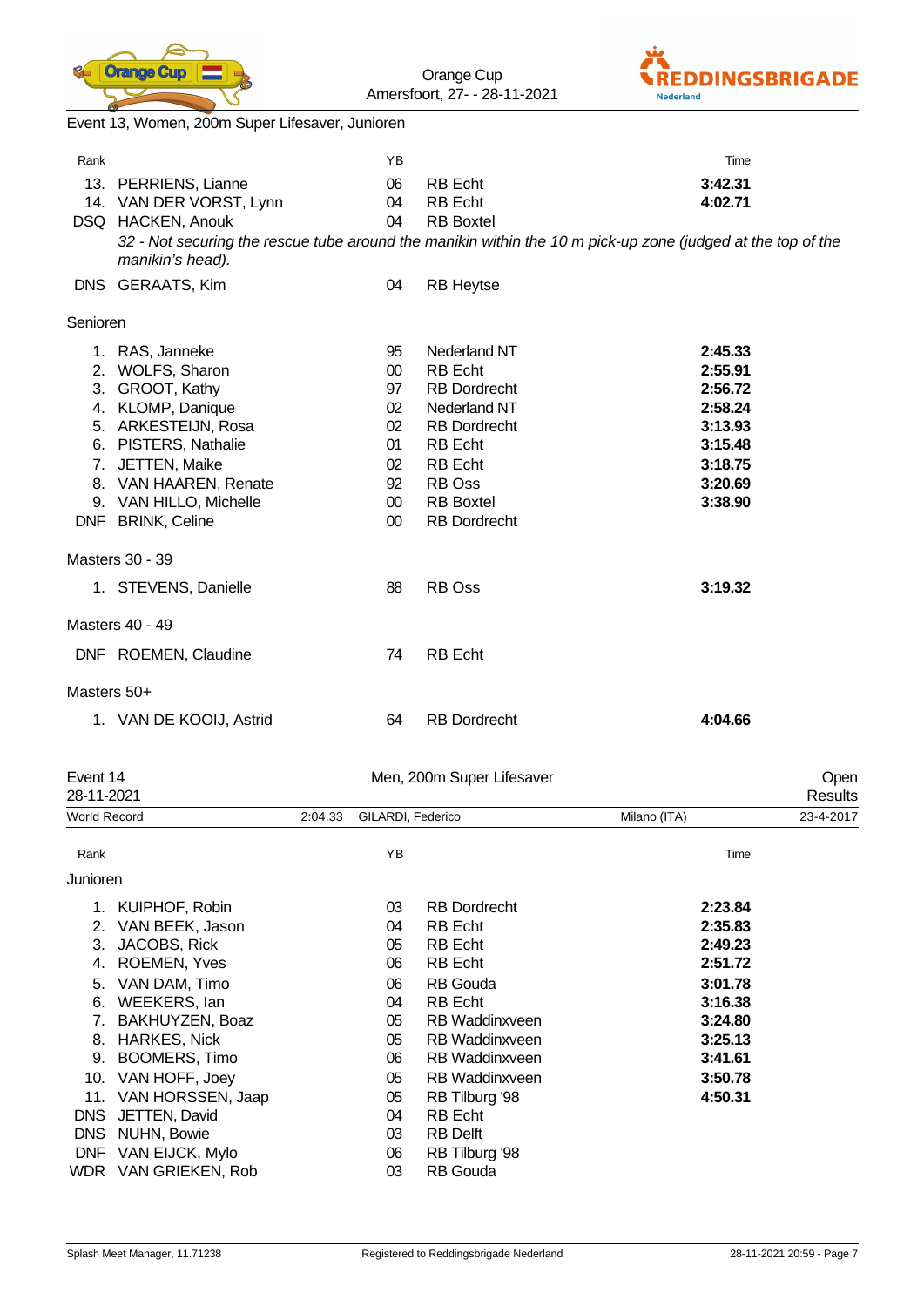



# Event 14, Men, 200m Super Lifesaver

| Senioren       |                                                                                                                                                                                         |                                                                                           |                                                                                                                                                                    |                                                                           |
|----------------|-----------------------------------------------------------------------------------------------------------------------------------------------------------------------------------------|-------------------------------------------------------------------------------------------|--------------------------------------------------------------------------------------------------------------------------------------------------------------------|---------------------------------------------------------------------------|
| 7 <sub>1</sub> | 1. HOBUS, Iwan<br>2. DE REUVER, Tim<br>3. VAN DEN AKKER, Bas<br>4. HOBBEL, Kevin<br>5. VAN DAM, Reinier<br>6. VERHOEF, Jop<br>DEENEN, Jesse<br>DNS VAN DE BAAN, Koen<br>DNS BANGMA, Jur | 01<br>99<br>02 <sup>2</sup><br>97<br>95<br>02 <sup>2</sup><br>97<br>00 <sup>°</sup><br>01 | <b>RB Heytse</b><br>RB Oss<br><b>RB</b> Echt<br><b>RB</b> Echt<br><b>RB</b> Gouda<br><b>RB</b> Dordrecht<br><b>RB</b> Boxtel<br><b>RB</b> Delft<br><b>RB</b> Delft | 2:23.13<br>2:37.88<br>2:38.10<br>2:41.05<br>2:42.12<br>2:46.25<br>3:12.25 |
|                | Masters 30 - 39                                                                                                                                                                         |                                                                                           |                                                                                                                                                                    |                                                                           |
|                | 1. VAN LUIJTELAAR, Pieter<br>2. DEN HARTOG, Jan-Willem<br>3. VAN DE RIET, Stefan<br>4. KUEHN, Martijn<br>5. STEENSTRA, Idwer                                                            | 83<br>86<br>84<br>83<br>85                                                                | <b>RB</b> Boxtel<br><b>RB</b> Amersfoort<br><b>RB</b> Delft<br><b>RB</b> Gouda<br><b>RB</b> Amersfoort                                                             | 3:04.12<br>3:07.76<br>3:08.12<br>3:18.66<br>3:28.38                       |
|                | Masters 40 - 49                                                                                                                                                                         |                                                                                           |                                                                                                                                                                    |                                                                           |
|                | 1. VAN DE GOOR, Guus<br>2. VAN DER MEER, Vincent                                                                                                                                        | 77<br>79                                                                                  | <b>RB</b> Echt<br><b>RB</b> Delft                                                                                                                                  | 2:56.77<br>2:57.04                                                        |
| Masters 50+    |                                                                                                                                                                                         |                                                                                           |                                                                                                                                                                    |                                                                           |
| 3.<br>4.       | 1. ROEMEN, Sven<br>2. VAN DAALEN, Erik<br>IN 'T VELD, Marcel<br>PRAET, Piet                                                                                                             | 70<br>65<br>69<br>56                                                                      | <b>RB</b> Echt<br><b>RB</b> Gouda<br><b>RB</b> Dordrecht<br><b>RB</b> Dordrecht                                                                                    | 2:44.95<br>3:00.96<br>3:27.68<br>3:39.71                                  |

| Event 17            |                           |       |                | Women, 50m Manikin Carry |            |                  | Open           |
|---------------------|---------------------------|-------|----------------|--------------------------|------------|------------------|----------------|
| 28-11-2021          |                           |       |                |                          |            |                  | <b>Results</b> |
|                     | <b>World Youth Record</b> | 34.04 | HOLT, Nina     |                          |            | Warendorf (GER)  | 20-2-2021      |
| <b>World Record</b> |                           | 32.79 | QUILTER, Laura |                          | <b>NZL</b> | Gold Coast (AUS) | $6 - 8 - 2016$ |
| Rank                |                           |       | YB             |                          |            | Time             |                |
| Junioren            |                           |       |                |                          |            |                  |                |
| 1.                  | KLOMP, Dyonne             |       | 04             | <b>RB</b> Weert          |            | 41.72            |                |
| 2.                  | MENNEN, Fenne             |       | 06             | <b>RB Heytse</b>         |            | 45.13            |                |
| 3.                  | <b>GERAATS, Lieke</b>     |       | 06             | <b>RB Heytse</b>         |            | 46.12            |                |
| 4.                  | DE KONING, Sanne          |       | 04             | RB Gouda                 |            | 46.70            |                |
| 5.                  | LONG, Calista             |       | 05             | <b>RB</b> Echt           |            | 46.87            |                |
| 6.                  | VAN GELLEKOM, Lotte       |       | 03             | <b>RB</b> Echt           |            | 48.41            |                |
| 7.                  | BARBU, Julia              |       | 06             | <b>RB</b> Dordrecht      |            | 48.74            |                |
| 8.                  | JANSSEN, Vera             |       | 05             | <b>RB</b> Echt           |            | 50.77            |                |
| 9.                  | HACKEN, Anouk             |       | 04             | <b>RB</b> Boxtel         |            | 51.16            |                |
| 10.                 | ZUIDGEEST, Vera           |       | 03             | <b>RB</b> Delft          |            | 52.34            |                |
| 11.                 | PERRIENS, Lianne          |       | 06             | <b>RB</b> Echt           |            | 54.22            |                |
| 12.                 | <b>VRENKEN, Kyra</b>      |       | 04             | <b>RB</b> Echt           |            | 58.55            |                |
| 13.                 | NAUTA, Emma               |       | 06             | RB Oss                   |            | 59.24            |                |
| 14.                 | KELLENERS, Jill           |       | 06             | <b>RB</b> Echt           |            | 1:00.02          |                |
| 15.                 | VAN DER VORST, Lynn       |       | 04             | <b>RB</b> Echt           |            | 1:02.42          |                |
| <b>DNS</b>          | <b>GERAATS, Kim</b>       |       | 04             | <b>RB Heytse</b>         |            |                  |                |
| WDR                 | DALHUISEN, Renske         |       | 03             | Nederland NT             |            |                  |                |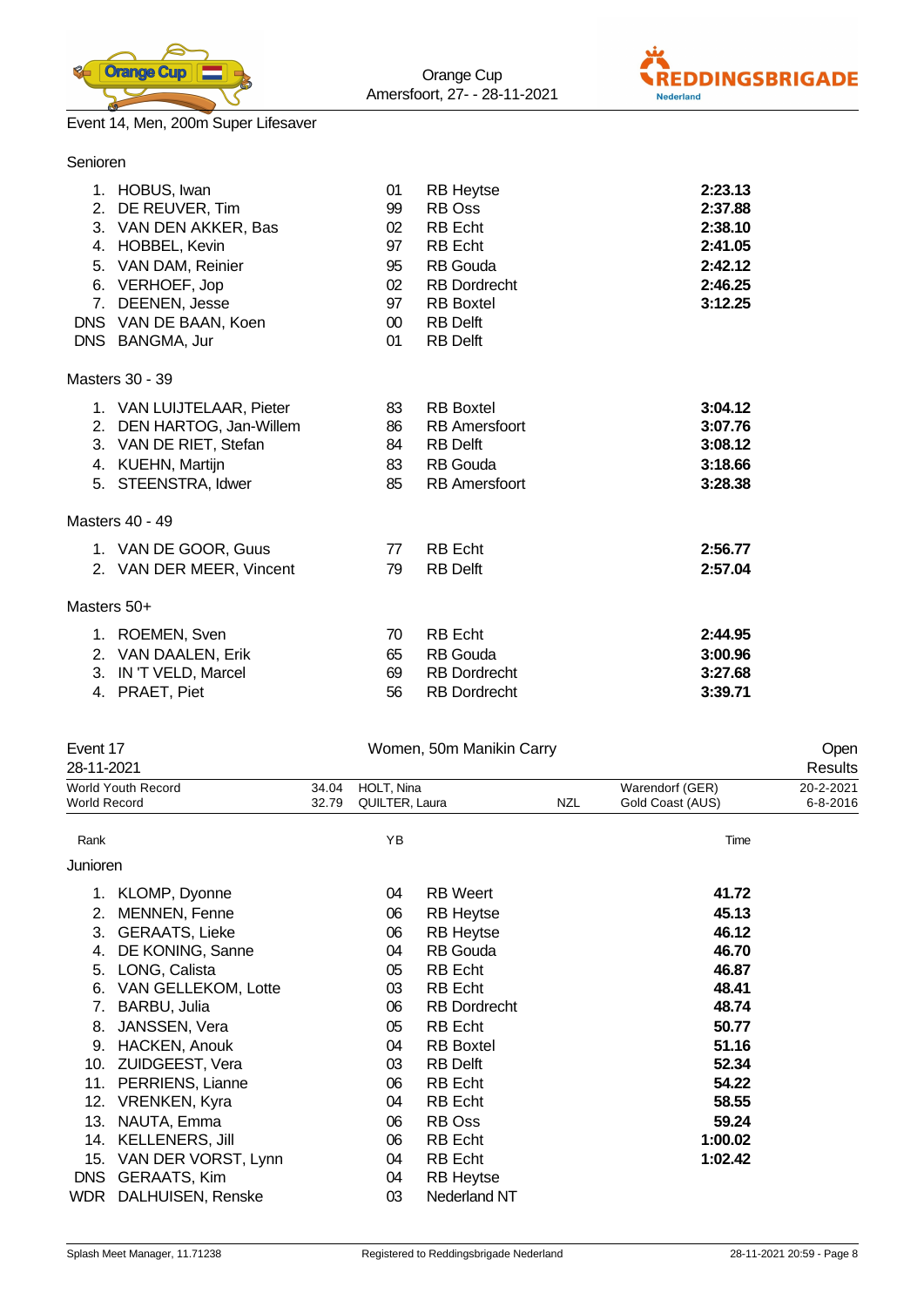



## Event 17, Women, 50m Manikin Carry

|             | 1. SENDEN, Chantal<br>Nederlands Record | 93              | Nederland NT        | 35.97   |
|-------------|-----------------------------------------|-----------------|---------------------|---------|
|             | 2. BAKKER, Myrthe                       | 00 <sup>°</sup> | Nederland NT        | 37.00   |
| 3.          | RAS, Janneke                            | 95              | Nederland NT        | 40.09   |
|             | 4. BECKERS, Fleur                       | 02              | RB Echt             | 40.97   |
| 5.          | KLOMP, Danique                          | 02              | Nederland NT        | 43.64   |
|             | 6. BRINK, Celine                        | $00\,$          | <b>RB Dordrecht</b> | 45.69   |
| 7.          | VAN HAAREN, Renate                      | 92              | RB Oss              | 46.89   |
|             | 8. WOLFS, Sharon                        | $00\,$          | RB Echt             | 47.12   |
| 9.          | PISTERS, Nathalie                       | 01              | RB Echt             | 48.45   |
|             | 10. VAN HILLO, Michelle                 | $00\,$          | <b>RB Boxtel</b>    | 49.32   |
| 11.         | ARKESTEIJN, Rosa                        | 02              | <b>RB Dordrecht</b> | 49.97   |
| 12.         | JETTEN, Maike                           | 02              | RB Echt             | 52.12   |
|             | DNS BOL, Melissa                        | 01              | RB Oss              |         |
|             | Masters 40 - 49                         |                 |                     |         |
|             | 1. ROEMEN, Claudine                     | 74              | <b>RB</b> Echt      | 45.42   |
| Masters 50+ |                                         |                 |                     |         |
|             | 1. SIMONS, Marielle                     | 71              | <b>RB</b> Dordrecht | 54.86   |
| 2.          | VAN DE KOOIJ, Astrid                    | 64              | <b>RB</b> Dordrecht | 1:02.43 |
| 3.          | CELIE, Wilna                            | 58              | <b>RB</b> Dordrecht | 1:09.72 |
|             | 4. LAPU-OS, Lelanie                     | 67              | <b>RB Dordrecht</b> | 1:29.53 |
|             |                                         |                 |                     |         |

| Event 18            |                     |       |                     | Men, 50m Manikin Carry |            |               | Open      |
|---------------------|---------------------|-------|---------------------|------------------------|------------|---------------|-----------|
| 28-11-2021          |                     |       |                     |                        |            |               | Results   |
|                     | World Youth Record  | 29.57 | D'IPPOLITO, Mattia  |                        |            | Rome (ITA)    | 24-7-2021 |
| <b>World Record</b> |                     | 27.27 | <b>WIECK, Danny</b> |                        | <b>GER</b> | Wroclaw (GER) | 22-7-2017 |
| Rank                |                     |       | YB                  |                        |            | Time          |           |
| Junioren            |                     |       |                     |                        |            |               |           |
|                     | 1. VAN HOFTEN, Seth |       | 04                  | <b>RB</b> Echt         |            | 34.30         |           |
| 2.                  | KUIPHOF, Robin      |       | 03                  | <b>RB</b> Dordrecht    |            | 34.96         |           |
| 3.                  | VAN GRIEKEN, Rob    |       | 03                  | <b>RB</b> Gouda        |            | 35.93         |           |
| 4.                  | VAN BEEK, Jason     |       | 04                  | RB Echt                |            | 40.04         |           |
| 5.                  | JETTEN, David       |       | 04                  | <b>RB</b> Echt         |            | 40.46         |           |
| 6.                  | ROEMEN, Yves        |       | 06                  | RB Echt                |            | 40.57         |           |
| 7.                  | VAN OEVELEN, Wout   |       | 04                  | RB Delft               |            | 41.06         |           |
| 8.                  | WEEKERS, lan        |       | 04                  | <b>RB</b> Echt         |            | 43.81         |           |
| 9.                  | VAN DAM, Timo       |       | 06                  | <b>RB</b> Gouda        |            | 44.57         |           |
| 10.                 | BAKHUYZEN, Boaz     |       | 05                  | <b>RB</b> Waddinxveen  |            | 50.03         |           |
| 11.                 | BOOMERS, Timo       |       | 06                  | <b>RB</b> Waddinxveen  |            | 52.05         |           |
| 12.                 | VAN HOFF, Joey      |       | 05                  | <b>RB</b> Waddinxveen  |            | 55.66         |           |
| 13.                 | VAN HORSSEN, Jaap   |       | 05                  | RB Tilburg '98         |            | 56.47         |           |
| 14.                 | VAN EIJCK, Mylo     |       | 06                  | RB Tilburg '98         |            | 1:06.16       |           |
| <b>DNS</b>          | BANGMA, Finn        |       | 04                  | <b>RB Delft</b>        |            |               |           |
| <b>DNS</b>          | NUHN, Bowie         |       | 03                  | <b>RB</b> Delft        |            |               |           |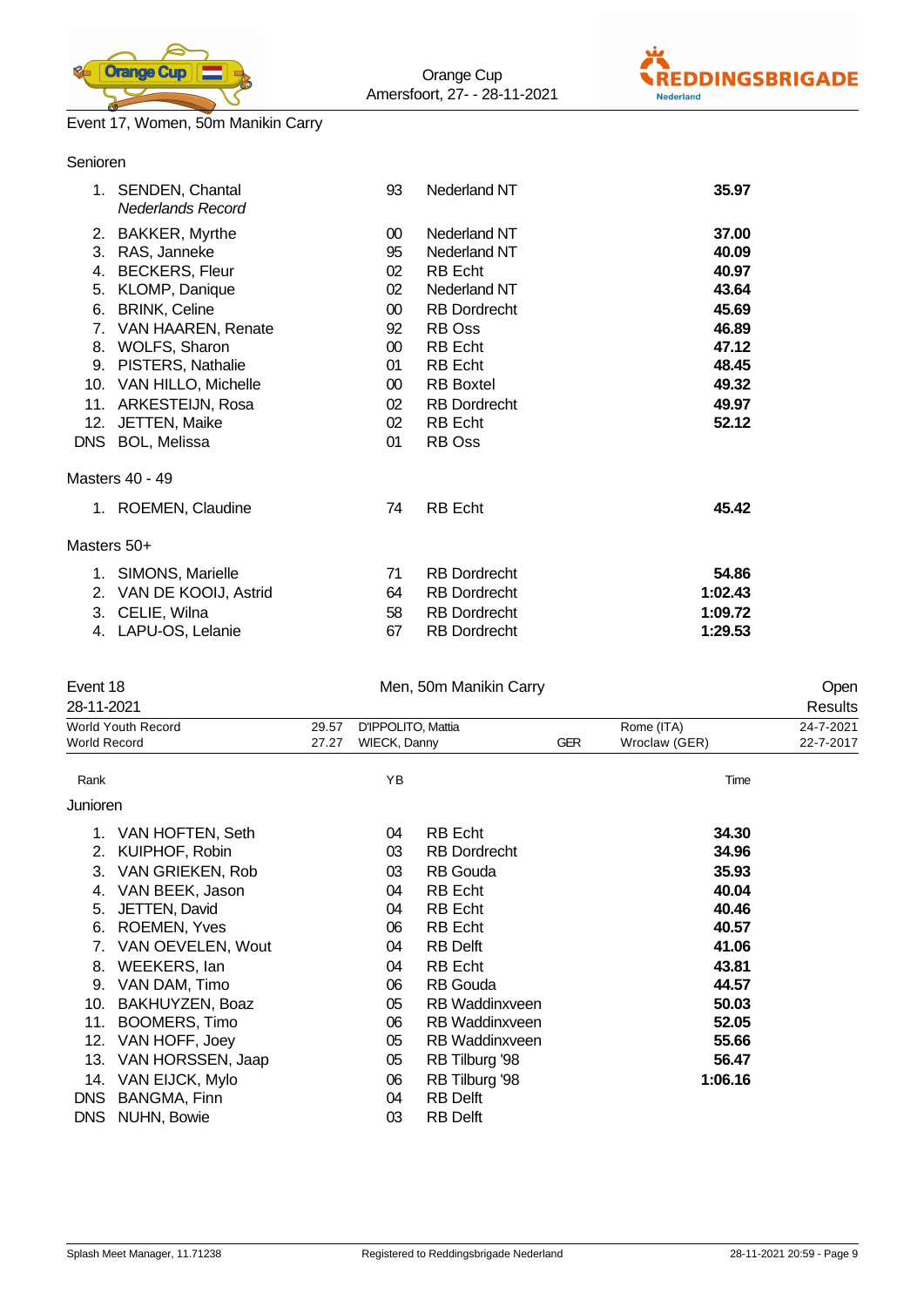



# Senioren

|             | 1. MEERTEN, Jack                                                                                                                 | 97                                   | <b>RB</b> Echt                                                                                                       | 34.03          |
|-------------|----------------------------------------------------------------------------------------------------------------------------------|--------------------------------------|----------------------------------------------------------------------------------------------------------------------|----------------|
|             | 2. HOBUS, Iwan                                                                                                                   | 01                                   | <b>RB Heytse</b>                                                                                                     | 34.34          |
|             | 3. BONGERS, Rick                                                                                                                 | 00                                   | <b>RB Heytse</b>                                                                                                     | 34.81          |
|             | 4. BALSEN VERSTEEG, Tom                                                                                                          | 00                                   | <b>RB Dordrecht</b>                                                                                                  | 34.86          |
|             | 5. MEERTEN, Luuk                                                                                                                 | 99                                   | <b>RB</b> Echt                                                                                                       | 36.95          |
|             | 6. DE REUVER, Tim                                                                                                                | 99                                   | RB Oss                                                                                                               | 37.34          |
|             | 7. BRINK, Guido                                                                                                                  | 02                                   | RB Vlissingen                                                                                                        | 37.41          |
|             | 8. VAN DEN AKKER, Bas                                                                                                            | 02                                   | <b>RB</b> Echt                                                                                                       | 37.69          |
|             | 9. MEERTEN, John                                                                                                                 | 97                                   | <b>RB</b> Echt                                                                                                       | 38.55          |
|             | 10. VERHOEF, Jop                                                                                                                 | 02                                   | <b>RB</b> Dordrecht                                                                                                  | 38.71          |
|             | 11. HOBBEL, Kevin                                                                                                                | 97                                   | <b>RB</b> Echt                                                                                                       | 38.78          |
|             | 12. VAN DEN AKKER, Tom                                                                                                           | 02                                   | <b>RB</b> Echt                                                                                                       | 38.83          |
|             | 13. RUSSCHEN, Tom                                                                                                                | 02                                   | <b>RB</b> Dordrecht                                                                                                  | 39.43          |
|             | 14. DE REUVER, Bas                                                                                                               | 01                                   | RB Oss                                                                                                               | 39.45          |
|             | 15. VAN DAM, Reinier                                                                                                             | 95                                   | <b>RB</b> Gouda                                                                                                      | 40.26          |
|             | 16. DEENEN, Jesse<br>17. VERSPAGEN, Harry<br>DNS VAN DE BAAN, Koen<br>DNS BANGMA, Jur<br>WDR IN 'T VELD, Marijn<br>WDR VOS, Bram | 97<br>01<br>00<br>01<br>$00\,$<br>94 | <b>RB</b> Boxtel<br><b>RB</b> Weert<br><b>RB</b> Delft<br><b>RB Delft</b><br><b>RB</b> Dordrecht<br><b>RB</b> Boxtel | 41.58<br>44.06 |
|             | Masters 30 - 39                                                                                                                  |                                      |                                                                                                                      |                |
|             | 1. VAN DER WIJST, Frank                                                                                                          | 90                                   | RB Oss                                                                                                               | 40.08          |
|             | 2. VAN LUIJTELAAR, Pieter                                                                                                        | 83                                   | <b>RB</b> Boxtel                                                                                                     | 40.66          |
|             | 3. VAN DE RIET, Stefan                                                                                                           | 84                                   | <b>RB</b> Delft                                                                                                      | 41.97          |
|             | 4. KUEHN, Martijn                                                                                                                | 83                                   | <b>RB</b> Gouda                                                                                                      | 44.71          |
|             | 5. DEN HARTOG, Jan-Willem                                                                                                        | 86                                   | <b>RB</b> Amersfoort                                                                                                 | 46.58          |
|             | 6. STEENSTRA, Idwer                                                                                                              | 85                                   | <b>RB</b> Amersfoort                                                                                                 | 48.59          |
|             | Masters 40 - 49                                                                                                                  |                                      |                                                                                                                      |                |
|             | 1. VAN DER MEER, Vincent                                                                                                         | 79                                   | <b>RB Delft</b>                                                                                                      | 40.76          |
|             | 2. VAN DE GOOR, Guus                                                                                                             | 77                                   | <b>RB</b> Echt                                                                                                       | 44.48          |
|             | 3. SHINN, Ryan                                                                                                                   | 80                                   | <b>RB</b> Amersfoort                                                                                                 | 54.95          |
| Masters 50+ |                                                                                                                                  |                                      |                                                                                                                      |                |
|             | 1. ROEMEN, Sven                                                                                                                  | 70                                   | <b>RB</b> Echt                                                                                                       | 40.53          |
|             | 2. IN 'T VELD, Marcel                                                                                                            | 69                                   | <b>RB Dordrecht</b>                                                                                                  | 51.68          |
|             | 3. PRAET, Piet                                                                                                                   | 56                                   | <b>RB</b> Dordrecht                                                                                                  | 53.24          |

| Event 19<br>Women, 100m Manikin Carry with Fins |       |                          |     |                | <b>Open</b> |  |
|-------------------------------------------------|-------|--------------------------|-----|----------------|-------------|--|
| 28-11-2021                                      |       |                          |     |                | Results     |  |
| World Youth Record                              | 49.33 | FABRETTI, Lucrezia       | ITA | Riccione (ITA) | 22-9-2019   |  |
| World Record                                    |       | 49.33 FABRETTI, Locrezia |     | Riccione (ITA) | 22-9-2019   |  |
| Rank                                            |       | ΥB                       |     | Time           |             |  |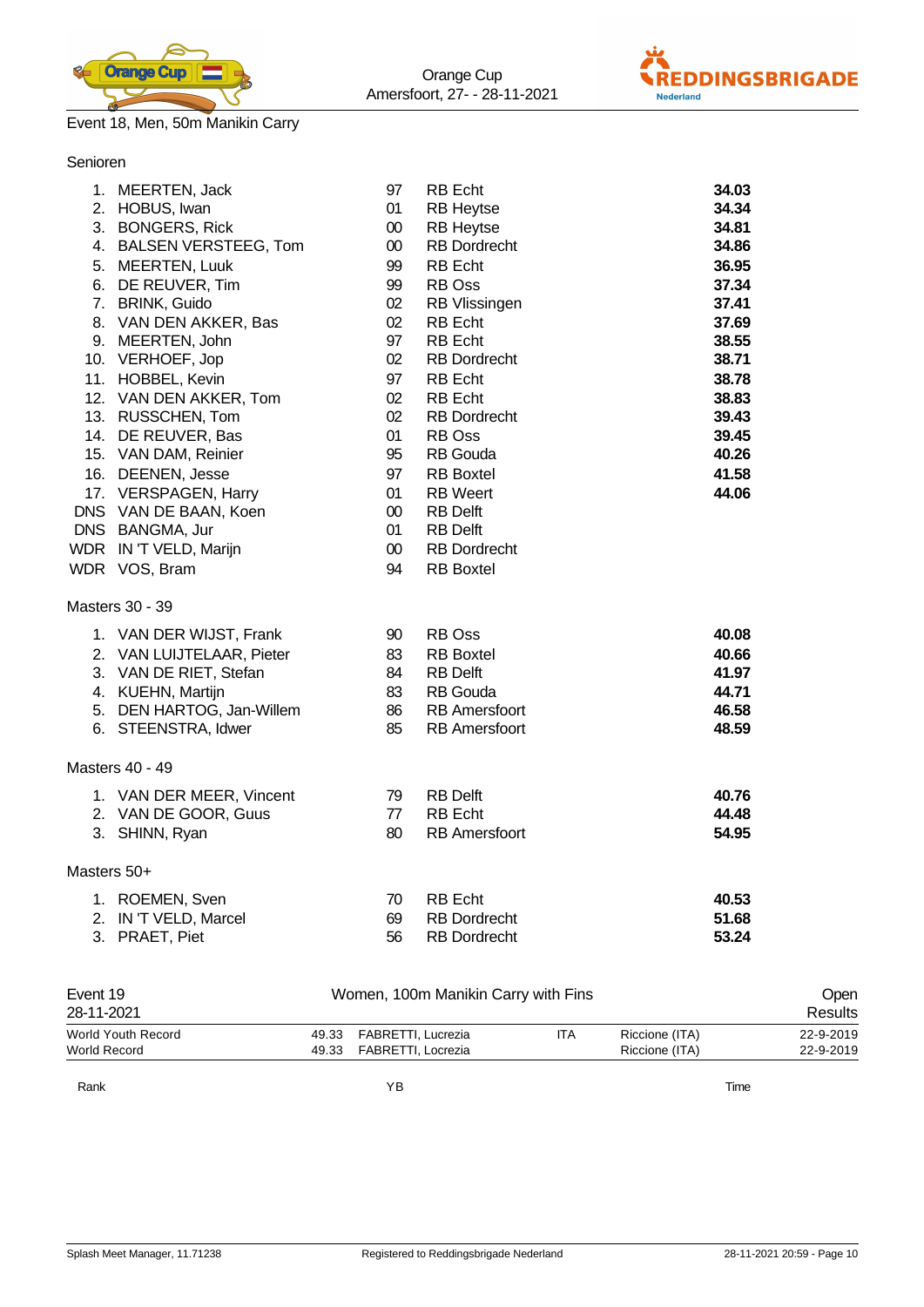



# Event 19, Women, 100m Manikin Carry with Fins

Junioren

|             | 1. DALHUISEN, Renske    | 03     | Nederland NT        | 1:00.48 |
|-------------|-------------------------|--------|---------------------|---------|
|             | 2. MENNEN, Fenne        | 06     | <b>RB Heytse</b>    | 1:10.32 |
|             | 3. DE KONING, Sanne     | 04     | RB Gouda            | 1:10.64 |
|             | 4. KLOMP, Dyonne        | 04     | <b>RB</b> Weert     | 1:11.21 |
|             | 5. BARBU, Julia         | 06     | <b>RB Dordrecht</b> | 1:12.68 |
|             | 6. LONG, Calista        | 05     | RB Echt             | 1:14.32 |
| 7.          | JANSSEN, Vera           | 05     | RB Echt             | 1:15.11 |
|             | 8. ZUIDGEEST, Vera      | 03     | RB Delft            | 1:16.96 |
|             | 9. PERRIENS, Lianne     | 06     | RB Echt             | 1:17.19 |
|             | 10. GERAATS, Lieke      | 06     | <b>RB Heytse</b>    | 1:17.90 |
|             | 11. VAN GELLEKOM, Lotte | 03     | <b>RB</b> Echt      | 1:22.68 |
|             | 12. HACKEN, Anouk       | 04     | <b>RB</b> Boxtel    | 1:23.41 |
|             | 13. VRENKEN, Kyra       | 04     | <b>RB</b> Echt      | 1:24.75 |
|             | 14. KELLENERS, Jill     | 06     | RB Echt             | 1:27.60 |
|             | 15. VAN DER VORST, Lynn | 04     | RB Echt             | 1:31.84 |
|             | DNS GERAATS, Kim        | 04     | <b>RB Heytse</b>    |         |
|             | WDR NAUTA, Emma         | 06     | RB Oss              |         |
| Senioren    |                         |        |                     |         |
|             | 1. GROOT, Kathy         | 97     | <b>RB</b> Dordrecht | 1:07.99 |
|             | 2. WOLFS, Sharon        | $00\,$ | <b>RB</b> Echt      | 1:08.03 |
|             | 3. KLOMP, Danique       | 02     | Nederland NT        | 1:09.10 |
|             | 4. BECKERS, Fleur       | 02     | <b>RB</b> Echt      | 1:11.61 |
|             | 5. VAN HILLO, Michelle  | $00\,$ | <b>RB</b> Boxtel    | 1:12.69 |
|             | 6. PISTERS, Nathalie    | 01     | RB Echt             | 1:14.39 |
|             | 7. VAN HAAREN, Renate   | 92     | RB Oss              | 1:17.29 |
|             | 8. JETTEN, Maike        | 02     | <b>RB</b> Echt      | 1:23.11 |
|             | DNS BOL, Melissa        | 01     | RB Oss              |         |
|             | DNS RAS, Janneke        | 95     | Nederland NT        |         |
|             | WDR BAKKER, Myrthe      | $00\,$ | Nederland NT        |         |
|             | WDR BRINK, Celine       | $00\,$ | <b>RB</b> Dordrecht |         |
|             | Masters 30 - 39         |        |                     |         |
|             | 1. STEVENS, Danielle    | 88     | RB Oss              | 1:22.11 |
|             |                         |        |                     |         |
|             | Masters 40 - 49         |        |                     |         |
|             | 1. ROEMEN, Claudine     | 74     | <b>RB</b> Echt      | 1:10.11 |
| Masters 50+ |                         |        |                     |         |
|             | 1. SIMONS, Marielle     | 71     | <b>RB</b> Dordrecht | 1:28.02 |
|             | 2. LAPU-OS, Lelanie     | 67     | <b>RB</b> Dordrecht | 2:18.00 |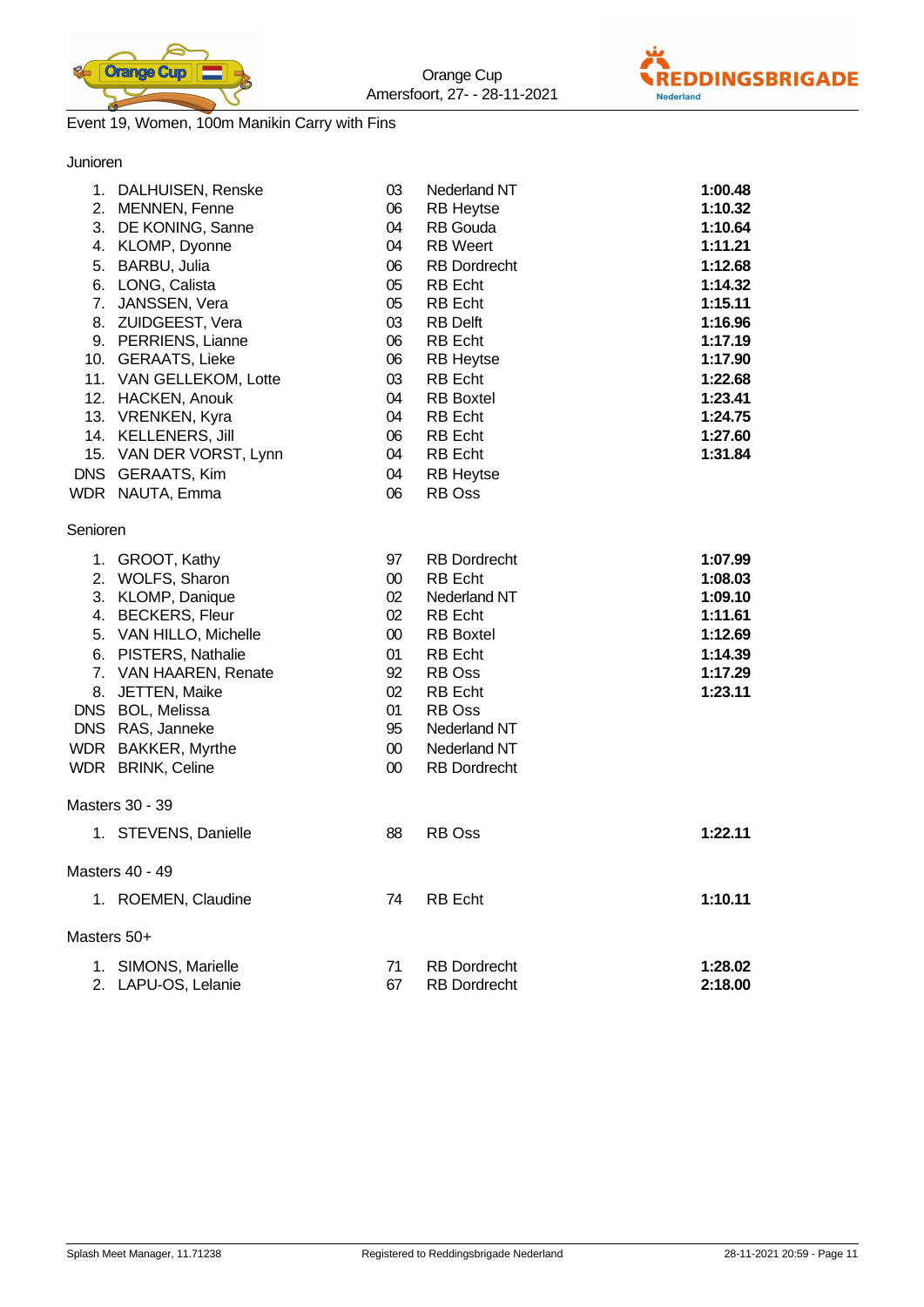



| Event 20<br>28-11-2021 |                                                                              |                |                                  | Men, 100m Manikin Carry with Fins |                                    | Open<br>Results        |
|------------------------|------------------------------------------------------------------------------|----------------|----------------------------------|-----------------------------------|------------------------------------|------------------------|
| World Record           | World Youth Record                                                           | 45.96<br>44.04 | HETFELD, Marco<br>MALKOWSKI, Jan |                                   | Magdeburg (GER)<br>Magdeburg (GER) | 26-5-2019<br>26-5-2019 |
| Rank                   |                                                                              |                | YB                               |                                   | Time                               |                        |
| Junioren               |                                                                              |                |                                  |                                   |                                    |                        |
|                        | 1. VAN GRIEKEN, Rob                                                          |                | 03                               | <b>RB</b> Gouda                   | 52.07                              |                        |
|                        | 2. KUIPHOF, Robin                                                            |                | 03                               | <b>RB</b> Dordrecht               | 56.13                              |                        |
|                        | 3. VAN OEVELEN, Wout                                                         |                | 04                               | <b>RB Delft</b>                   | 59.65                              |                        |
|                        | 4. JACOBS, Rick                                                              |                | 05                               | <b>RB</b> Echt                    | 1:00.45                            |                        |
|                        | 5. ROEMEN, Yves                                                              |                | 06                               | <b>RB</b> Echt                    | 1:02.18                            |                        |
|                        | 6. VAN BEEK, Jason                                                           |                | 04                               | <b>RB</b> Echt                    | 1:03.07                            |                        |
|                        | 7. VAN DAM, Timo                                                             |                | 06                               | <b>RB</b> Gouda                   | 1:11.11                            |                        |
|                        | 8. JETTEN, David                                                             |                | 04                               | <b>RB</b> Echt                    | 1:12.89                            |                        |
|                        | 9. WEEKERS, lan                                                              |                | 04                               | <b>RB</b> Echt                    | 1:21.01                            |                        |
|                        | 10. HARKES, Nick                                                             |                | 05                               | RB Waddinxveen                    | 1:24.86                            |                        |
|                        | 11. BAKHUYZEN, Boaz                                                          |                | 05                               | <b>RB Waddinxveen</b>             | 1:26.24                            |                        |
|                        | 12. VAN HORSSEN, Jaap                                                        |                | 05                               | RB Tilburg '98                    | 1:41.54                            |                        |
|                        | 13. VAN EIJCK, Mylo                                                          |                | 06                               | RB Tilburg '98                    | 1:59.92                            |                        |
|                        | DSQ BOOMERS, Timo                                                            |                | 06                               | RB Waddinxveen                    |                                    |                        |
|                        | 10 - Commencing a starting motion before the starting signal has been given. |                |                                  |                                   |                                    |                        |
|                        | DSQ VAN HOFF, Joey                                                           |                | 05                               | RB Waddinxveen                    |                                    |                        |
|                        | 10 - Commencing a starting motion before the starting signal has been given. |                |                                  |                                   |                                    |                        |
|                        |                                                                              |                | 04                               | <b>RB</b> Delft                   |                                    |                        |
|                        | DNS BANGMA, Finn                                                             |                |                                  |                                   |                                    |                        |
|                        | DNS NUHN, Bowie                                                              |                | 03                               | <b>RB Delft</b>                   |                                    |                        |
| Senioren               |                                                                              |                |                                  |                                   |                                    |                        |
|                        | 1. STOETZER, Roelof                                                          |                | 97                               | <b>RB</b> Gouda                   | 47.34                              |                        |
|                        | 2. MEERTEN, Jack                                                             |                | 97                               | <b>RB</b> Echt                    | 51.43                              |                        |
| 3.                     | DE REUVER, Tim                                                               |                | 99                               | RB Oss                            | 58.26                              |                        |
| 4.                     | MEERTEN, John                                                                |                | 97                               | <b>RB</b> Echt                    | 58.34                              |                        |
| 5.                     | <b>BRINK, Guido</b>                                                          |                | 02                               | <b>RB</b> Vlissingen              | 58.35                              |                        |
| 6.                     | VERHOEF, Jop                                                                 |                | 02                               | <b>RB</b> Dordrecht               | 58.49                              |                        |
|                        | 7. HOBBEL, Kevin                                                             |                | 97                               | RB Echt                           | 1:00.75                            |                        |
|                        | 8. VAN DEN AKKER, Tom                                                        |                | 02                               | <b>RB</b> Echt                    | 1:00.80                            |                        |
|                        | 9. VAN DAM, Reinier                                                          |                | 95                               | <b>RB</b> Gouda                   | 1:00.88                            |                        |
|                        | 10. DE REUVER, Bas                                                           |                | 01                               | RB Oss                            | 1:02.42                            |                        |
|                        | 11. DEENEN, Jesse                                                            |                | 97                               | <b>RB</b> Boxtel                  | 1:20.91                            |                        |
|                        | 12. VERSPAGEN, Harry                                                         |                | 01                               | <b>RB</b> Weert                   | 1:27.50                            |                        |
|                        | DNS VAN DE BAAN, Koen                                                        |                | 00                               | <b>RB Delft</b>                   |                                    |                        |
|                        | DNS BANGMA, Jur                                                              |                | 01                               | <b>RB Delft</b>                   |                                    |                        |
|                        | WDR MEERTEN, Luuk                                                            |                | 99                               | <b>RB</b> Echt                    |                                    |                        |
|                        | WDR VOS, Bram                                                                |                | 94                               | <b>RB</b> Boxtel                  |                                    |                        |
|                        | Masters 30 - 39                                                              |                |                                  |                                   |                                    |                        |
|                        | 1. VAN DE RIET, Stefan                                                       |                | 84                               | <b>RB Delft</b>                   | 1:02.25                            |                        |
|                        | 2. VAN DER WIJST, Frank                                                      |                | 90                               | RB Oss                            | 1:04.67                            |                        |
|                        | 3. VAN LUIJTELAAR, Pieter                                                    |                | 83                               | <b>RB</b> Boxtel                  | 1:05.00                            |                        |
|                        | 4. KUEHN, Martijn                                                            |                | 83                               | <b>RB</b> Gouda                   | 1:12.02                            |                        |
|                        | 5. STEENSTRA, Idwer                                                          |                | 85                               | <b>RB</b> Amersfoort              | 1:14.60                            |                        |